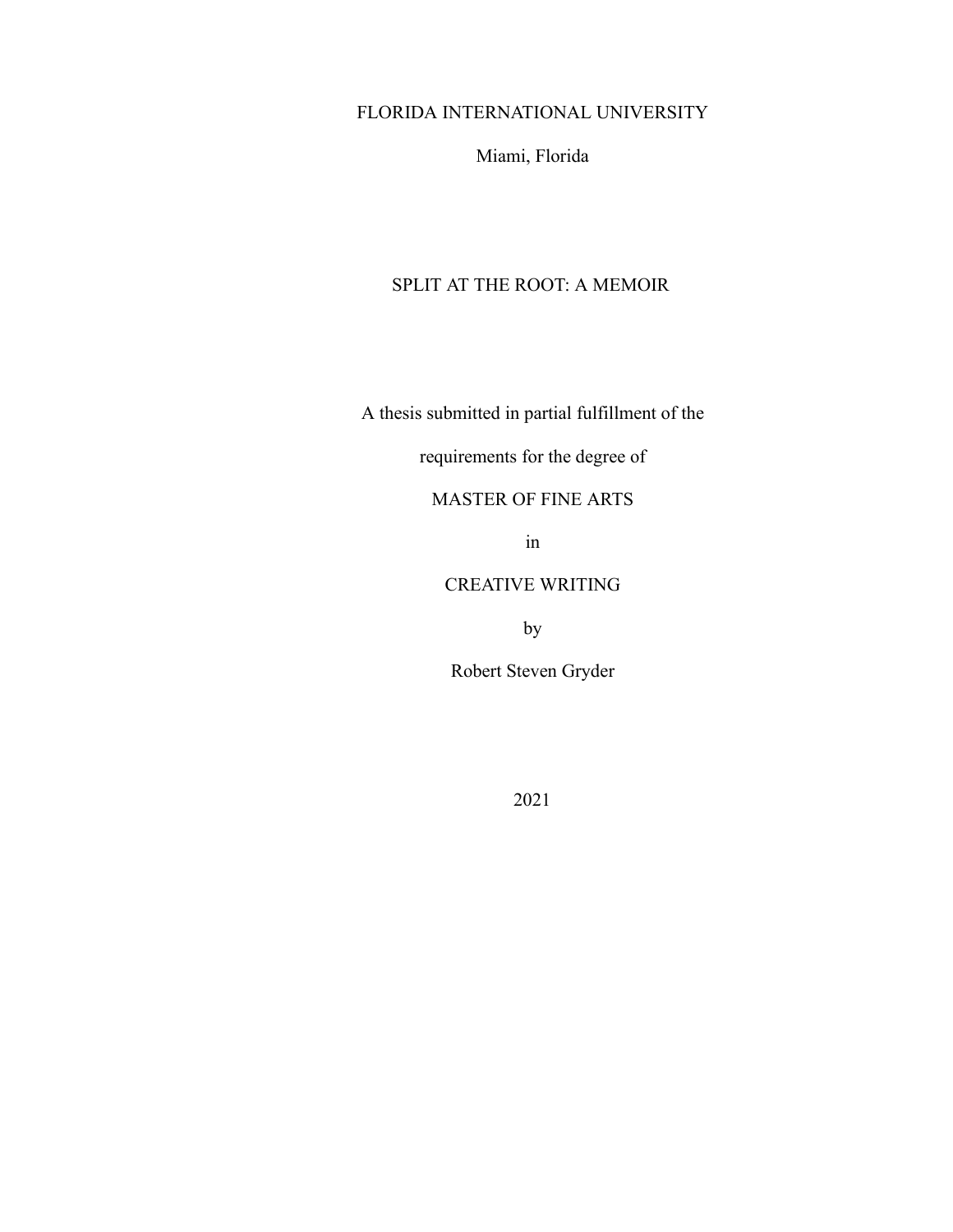To: Dean Michael R. Heithaus College of Arts, Sciences, and Education

This thesis, written by Robert Steven Gryder, and entitled Split at the Root: A Memoir, having been approved in respect to style and intellectual content, is referred to you for judgment.

We have read the thesis and recommend that it be approved.

Nathaniel Cadle

Lynne Barrett

Julie Wade, Major Professor

Date of Defense: March 8, 2021

The Thesis of Robert Steven Gryder is approved.

 Dean Michael R. Heithaus College of Arts, Sciences, and Education

\_\_\_\_\_\_\_\_\_\_\_\_\_\_\_\_\_\_\_\_\_\_\_\_\_\_\_\_\_\_\_\_\_\_\_\_\_\_\_

\_\_\_\_\_\_\_\_\_\_\_\_\_\_\_\_\_\_\_\_\_\_\_\_\_\_\_\_\_\_\_\_\_\_\_\_\_\_\_

\_\_\_\_\_\_\_\_\_\_\_\_\_\_\_\_\_\_\_\_\_\_\_\_\_\_\_\_\_\_\_\_\_\_\_\_\_\_\_

\_\_\_\_\_\_\_\_\_\_\_\_\_\_\_\_\_\_\_\_\_\_\_\_\_\_\_\_\_\_\_\_\_\_\_\_\_\_\_

\_\_\_\_\_\_\_\_\_\_\_\_\_\_\_\_\_\_\_\_\_\_\_\_\_\_\_\_\_\_\_\_\_\_\_\_\_\_\_

Andrés G. Gil Vice President for Research and Economic Development and Dean of the University Graduate School

Florida International University, 2021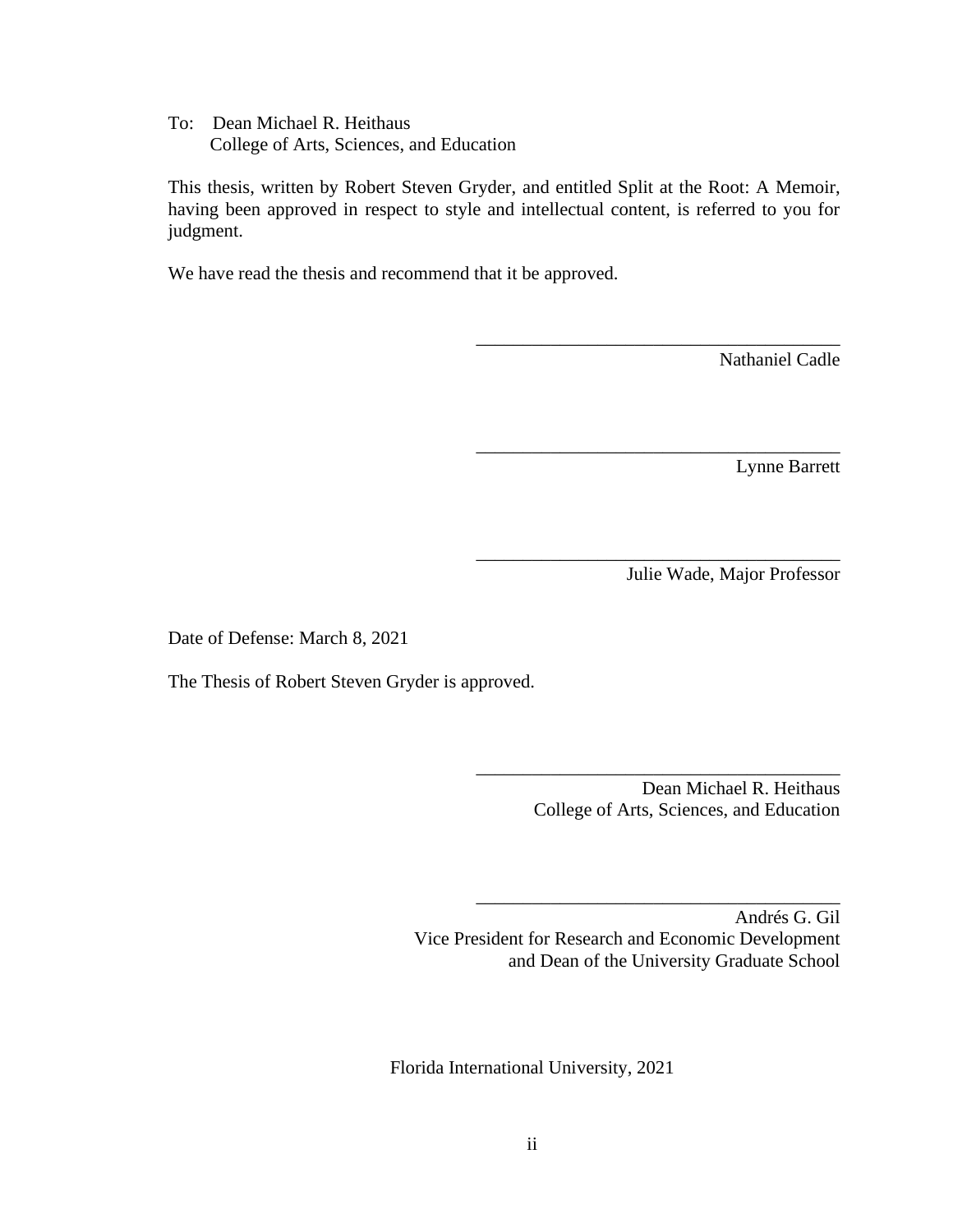# DEDICATION

For all the trees, falling and fallen, that are never heard.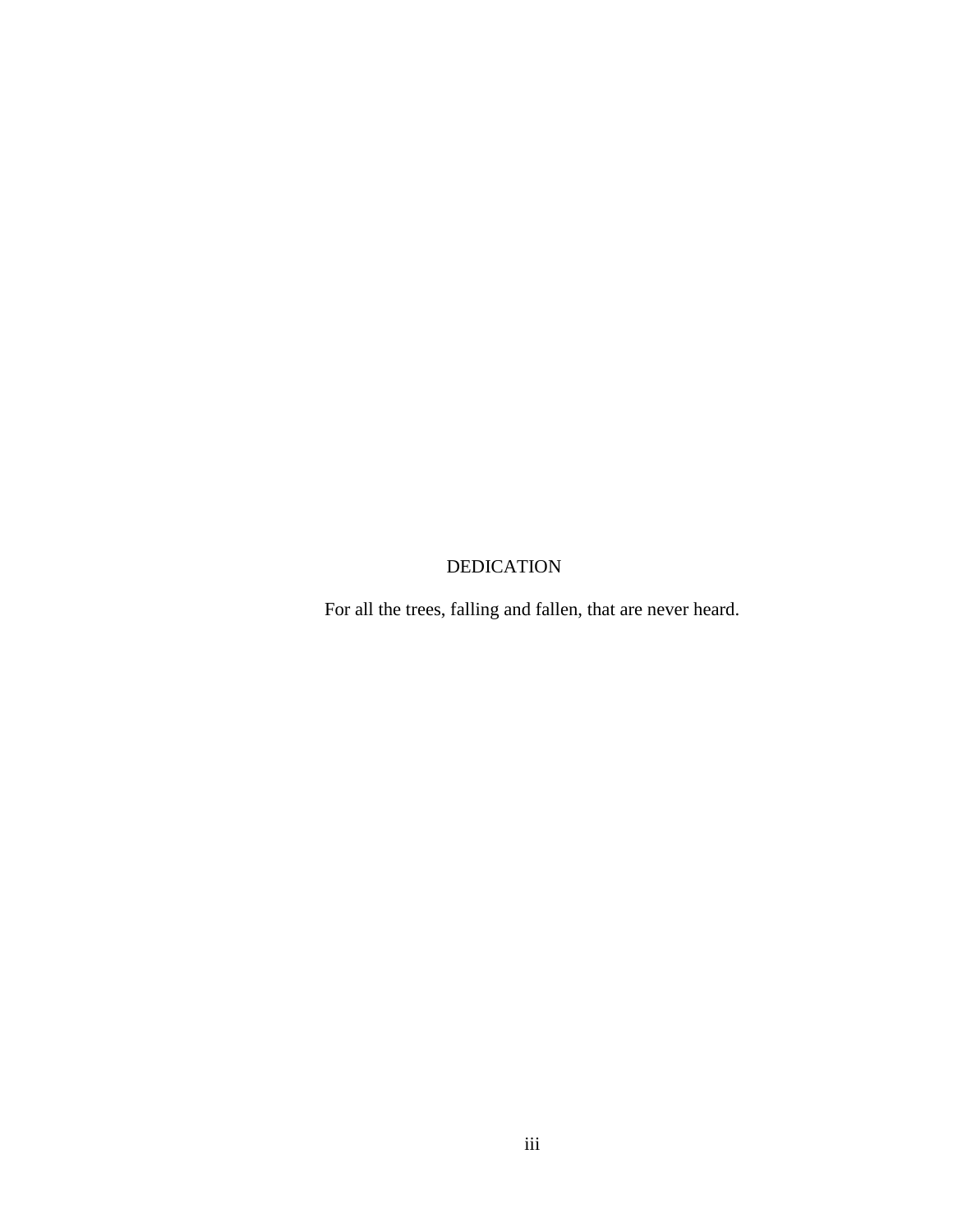### ACKNOWLEDGMENTS

My heartfelt gratitude goes out to all those who helped make my story possible and who

supported the completion of this manuscript:

Mary Lostetter

Rudy Westerman

Julie Wade

Lynne Barrett

Nathaniel Cadle

Debby Westerman

John Westerman

The Creative Writing Department at Florida International University

Max & Elvis

Mama, Daddy, Miss Libby, Russell, Rosa, Renee, Jessie, and Adam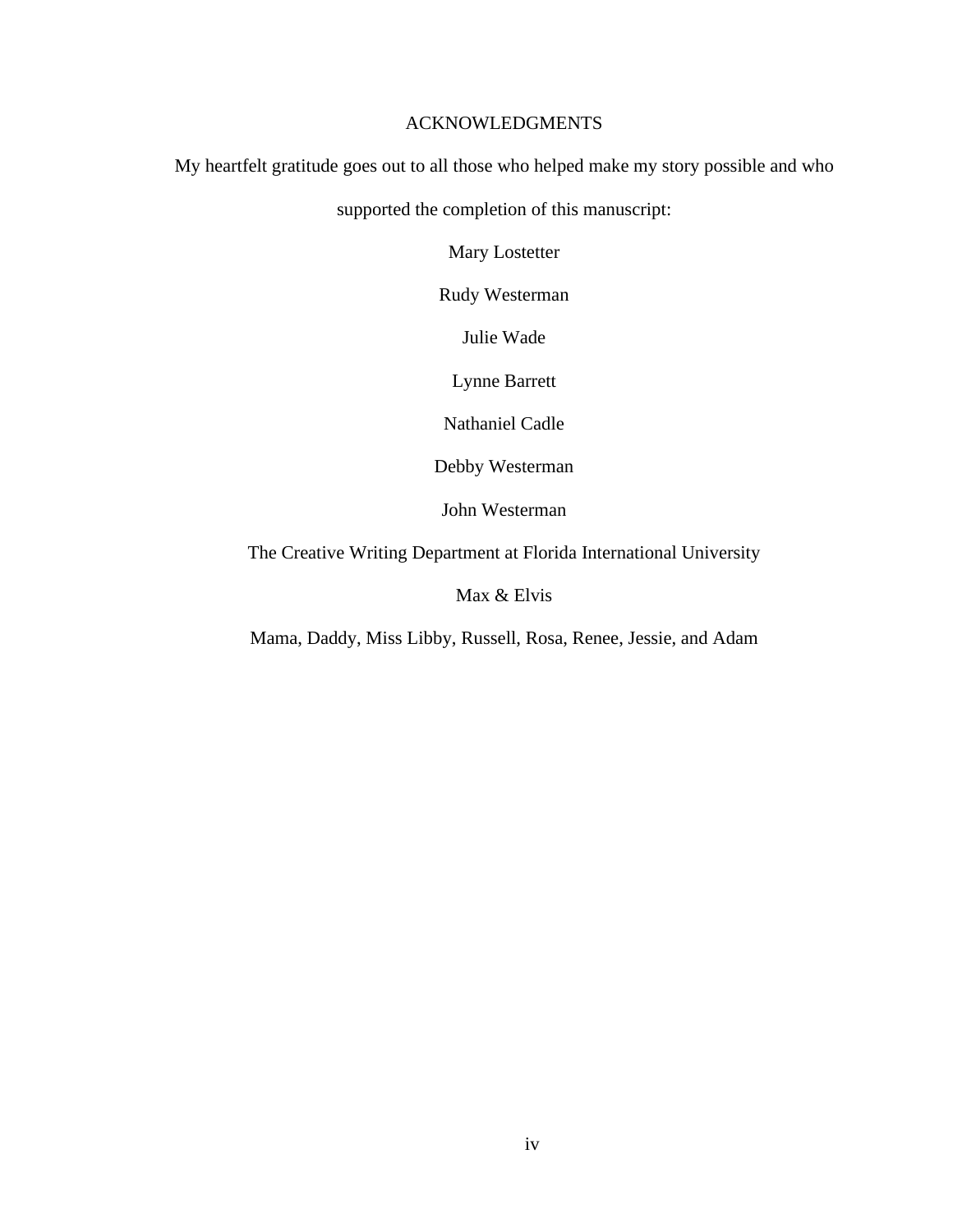#### ABSTRACT OF THE THESIS

#### SPLIT AT THE ROOT: A MEMOIR

By

Robert Steven Gryder

Florida International University, 2021

Miami, Florida

Professor Julie Wade, Major Professor

Influenced by— and sometimes in conversation with— diverse literary voices such as Dorothy Allision (BASTARD OUT OF CAROLINA), Harry Crews (A CHILDHOOD), and Mark Doty (FIREBIRD)*,* SPLIT AT THE ROOT: A MEMOIR is a literary bildungsroman told primarily in the narrative mode. The memoir traces the narrator's volatile beginnings in the trailer parks of rural South Carolina in the 1980s to the day he accepted, sight unseen, an offer of admission to Yale University, boarding a plane in 1993 for the first time in his life. This memoir explores the narrator's quest for agency, deploying the essayist mode to interrogate along the way urgent themes such as class and cultural capital, addiction, domestic violence, marginalization, survivorship, victimhood, and always with careful attention to the reader's need for the engaging and well-told story.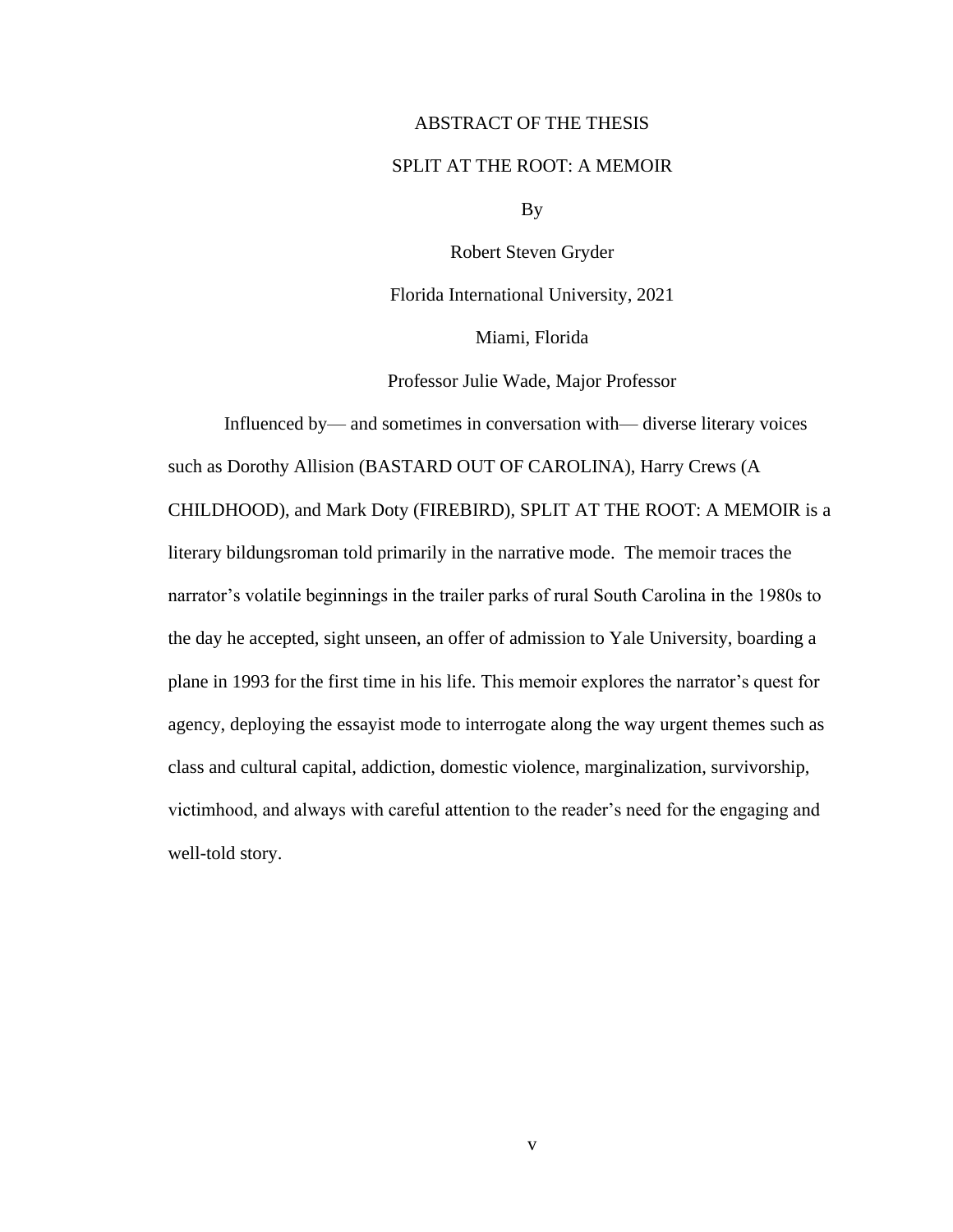| <b>CHAPTER</b> | <b>PAGE</b> |
|----------------|-------------|
|                |             |
|                |             |
|                |             |
|                |             |
|                |             |
|                |             |
|                |             |
|                |             |
|                |             |
|                |             |
|                |             |
|                |             |
|                |             |
|                |             |
|                |             |
|                |             |
|                |             |
|                |             |
|                |             |
|                |             |
|                |             |
|                |             |
|                |             |
|                |             |
|                |             |
|                |             |
|                |             |
|                |             |
|                |             |
|                |             |
|                |             |

# **TABLE OF CONTENTS**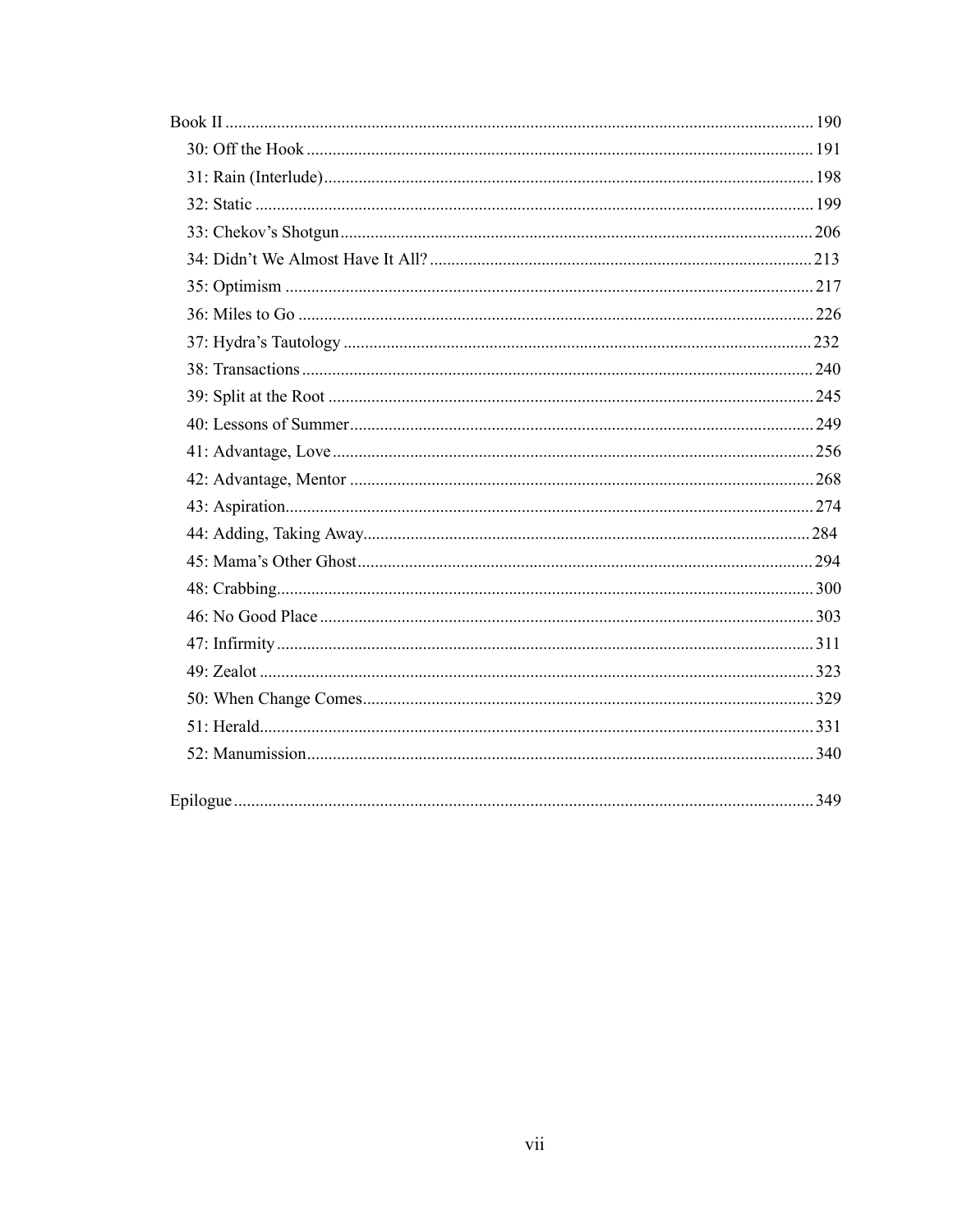#### **Prologue**

I am born from a storm.

At first only sparse drops of rain hit the hot asphalt, the steam wafting in ghostlike ribbons from the wakened earth, reaching toward the sun.

A prelude? A summoning?

No, a warning.

That petrichor hitting the nose— it is the tantalizing breath an omen gives as a storm gestates in the sky, thunderclaps scaring the dogs, who tremble and whine.

Lightning inks up the clouds.

Wind rummages through the trees.

And then it happens: the water breaks.

I am born from a storm.

Can you see me there, severed from my young mother's body and swaddled in her arms? I'm naked and wet with blood and a little pale too. Can you hear me? I'm loud with the first cries of life.

I've got all ten fingers, all ten toes. My eyes are blue, my skin pink, my hair golden, but it's only baby hair and will brown in time and then go gray and then fall out. There's the soft spot the texture of peach fuzz that I'll stroke and wonder at, the cradle of vulnerability always atop my head.

It's not special— it happens all the time. A child is delivered from the sky and is told to live.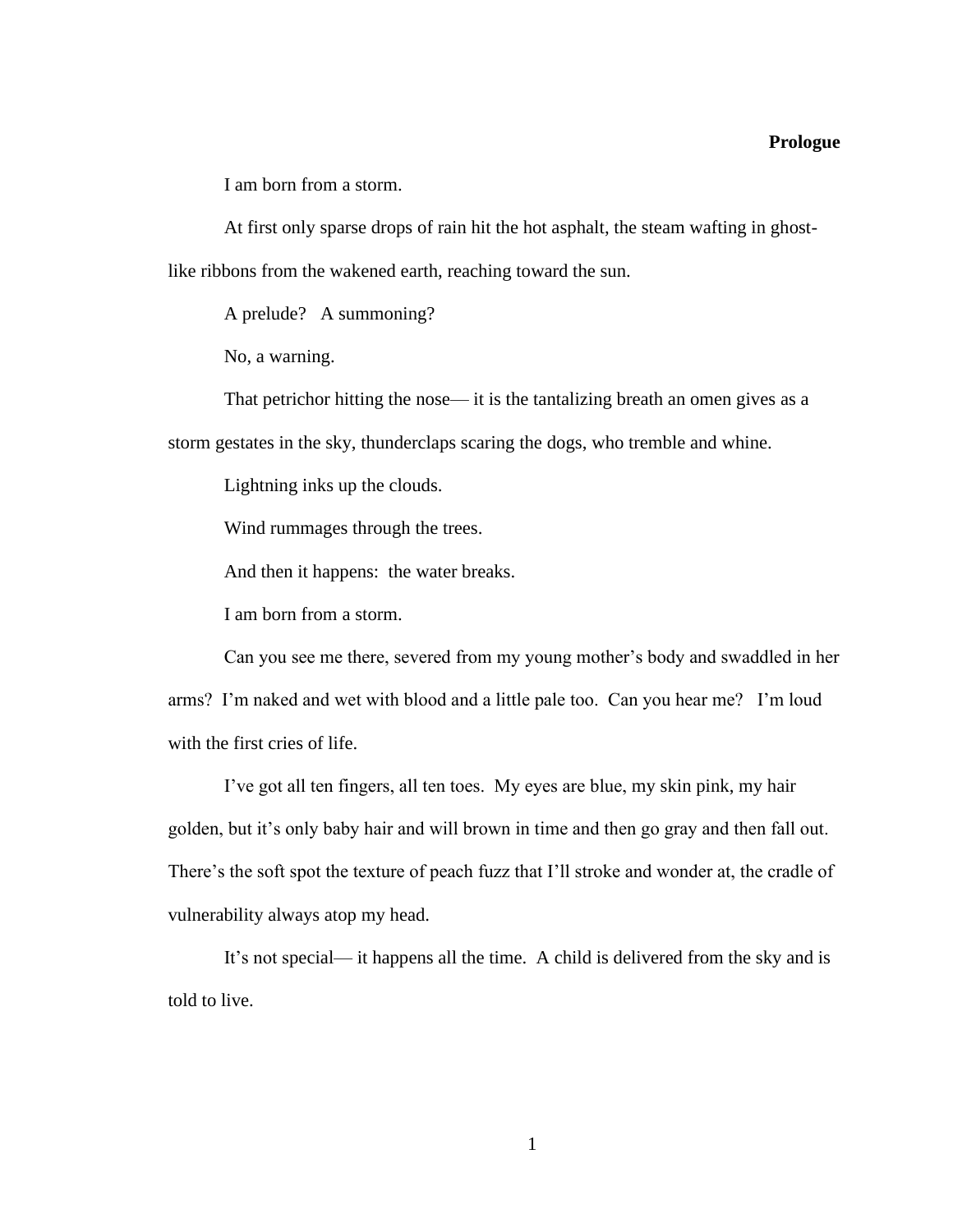Mama smiles and holds me close. But there's some fear in her eyes when she looks up at Daddy, the stolid man with a lumberjack's build looming over her like a gnarled tree.

*What will I do*, Mama thinks*, the boy's not even his*?

"He's precious," she says. "He's perfect."

I promise, Reader, to be as honest as I can if you promise to not look away.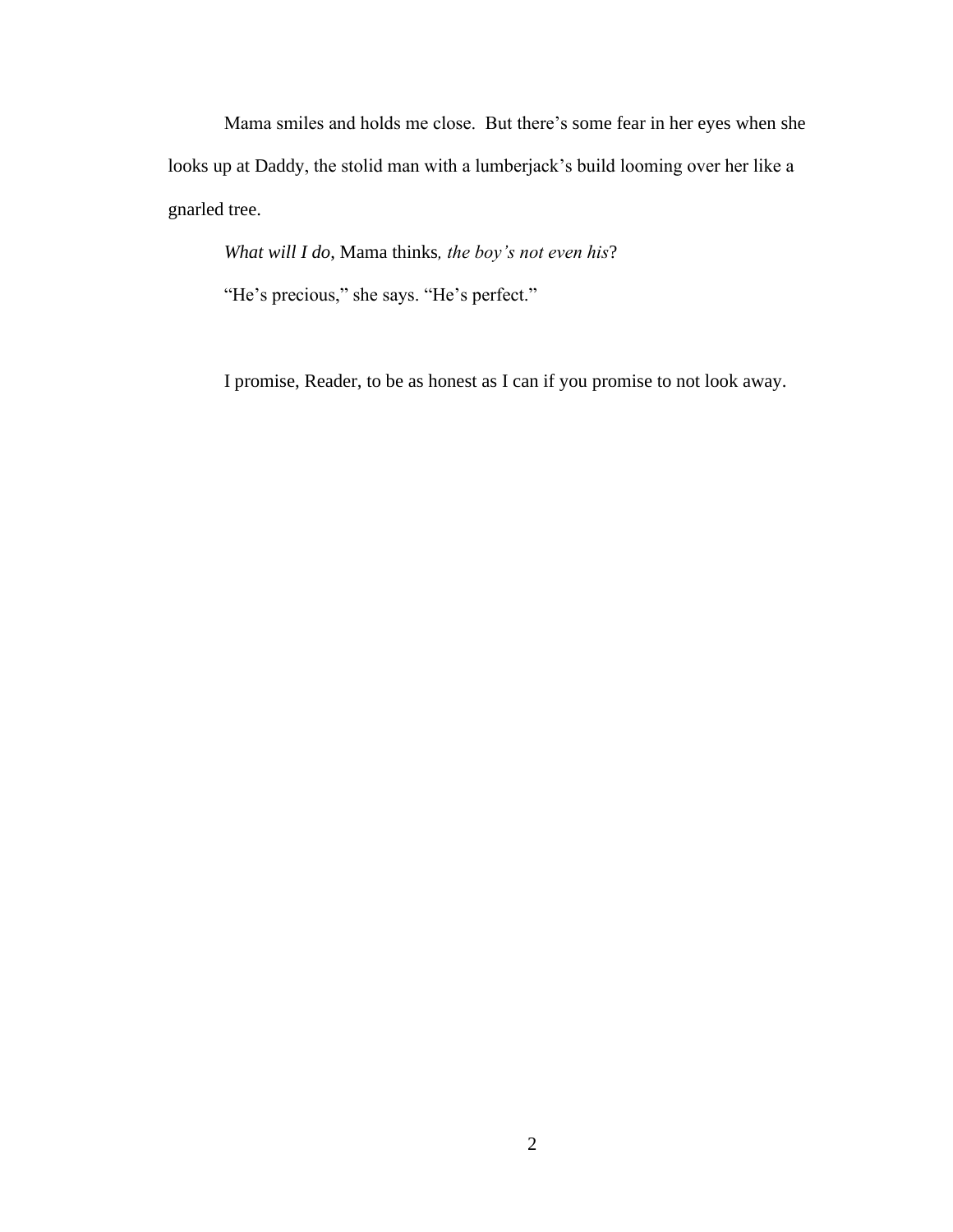**Book I**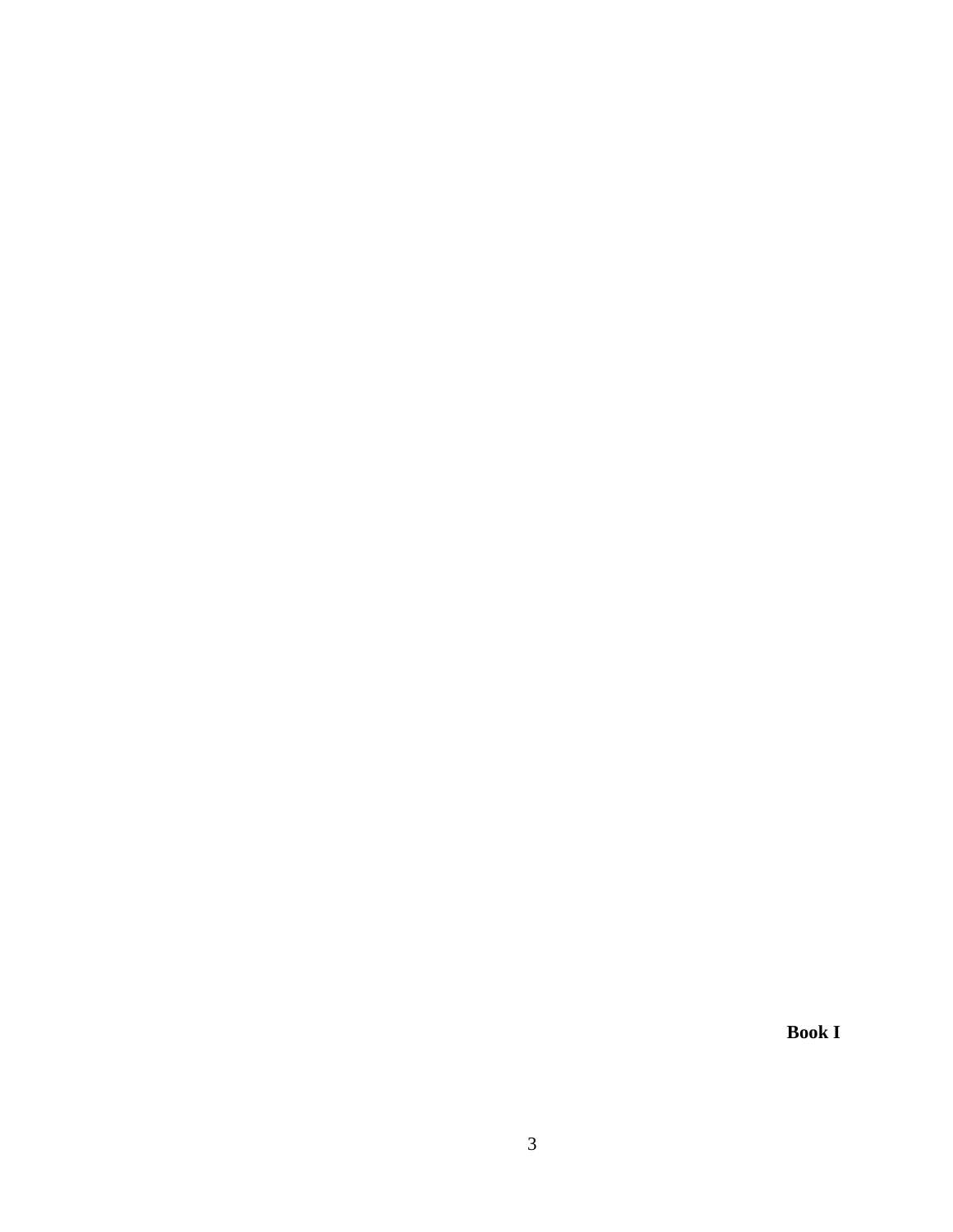### **1: She Said Please**

I rue the day I knew I must write this book, which might have been as early as the day I first saw Mama bleed and heard her beg—for mercy first—and then for help.

*Please, Steve*, she said.

She said*: Stop, stop. Oh God, stop.* 

And, after uttering my name—Robert— she said that word again: *please*.

*Go get help.*

*Son, please.* 

*He's going to kill me.*

Witness, bystander, attendant, minor, a child— I was not more than five years old, and I believed her.

Steve, Daddy's name, my middle name.

What could I do?

When she said please, I was hovering outside our trailer home, in view of the open door where they held one another— he pushing forward, she pushing back. In his hands, she was a rag doll. In his hands, she was a kite jerking in the fast air, and with the mean string attached.

When she said please, I had been the first to run away as Daddy, pursuing her, bounded down the sliver of hallway, his heavy feet a mortar, his voice the sound a wrench makes when it falls. When she said please, I was standing outside watching, for I could not look away. The air was hot and dry on my cold gooseflesh. The summer sun